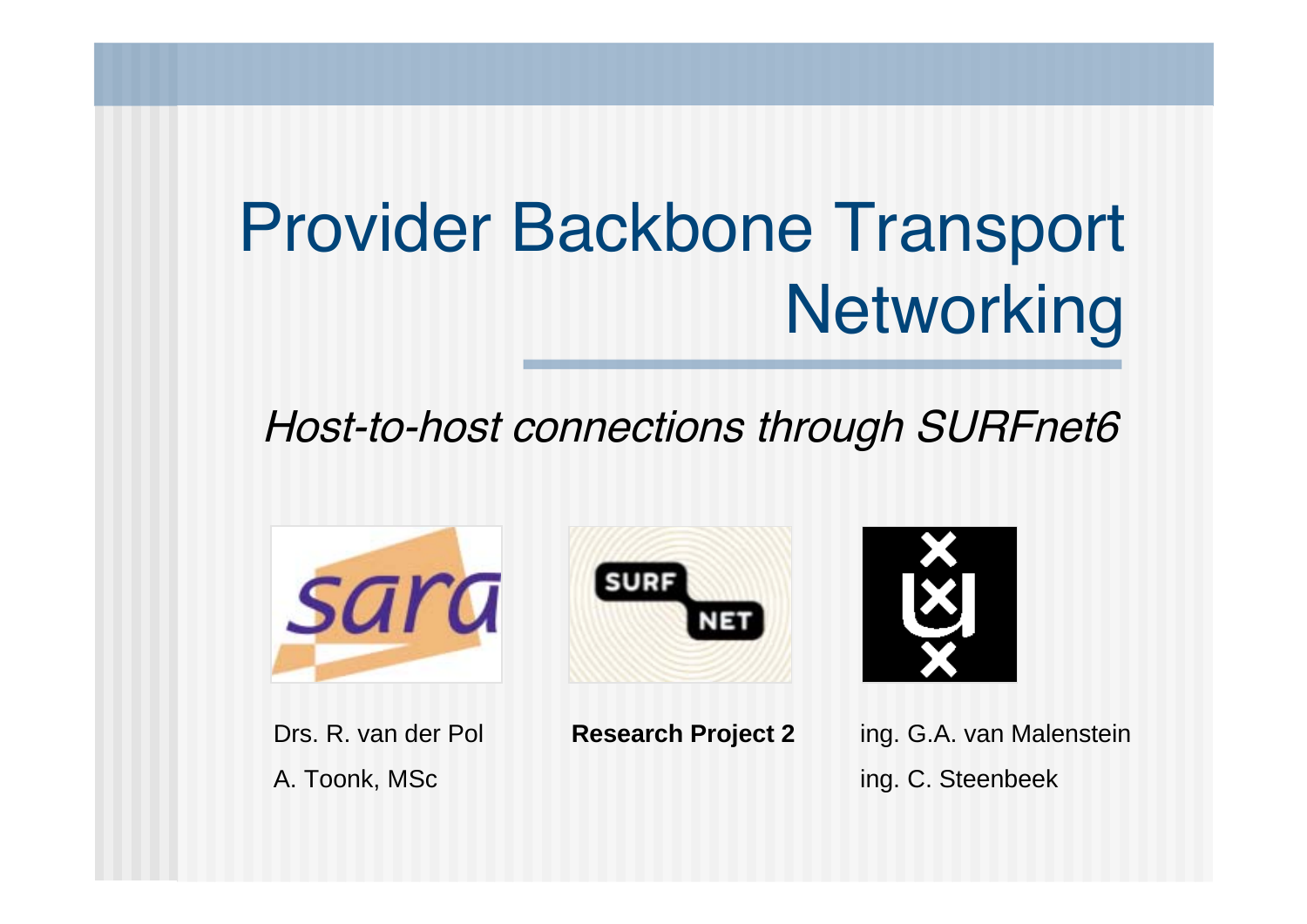# **Contents**

- Background
- **Problem Description**
- **Research Question**
- **PBT Theoretical**
- **PBT Practical**
- PBT and SURFnet6
- Conclusion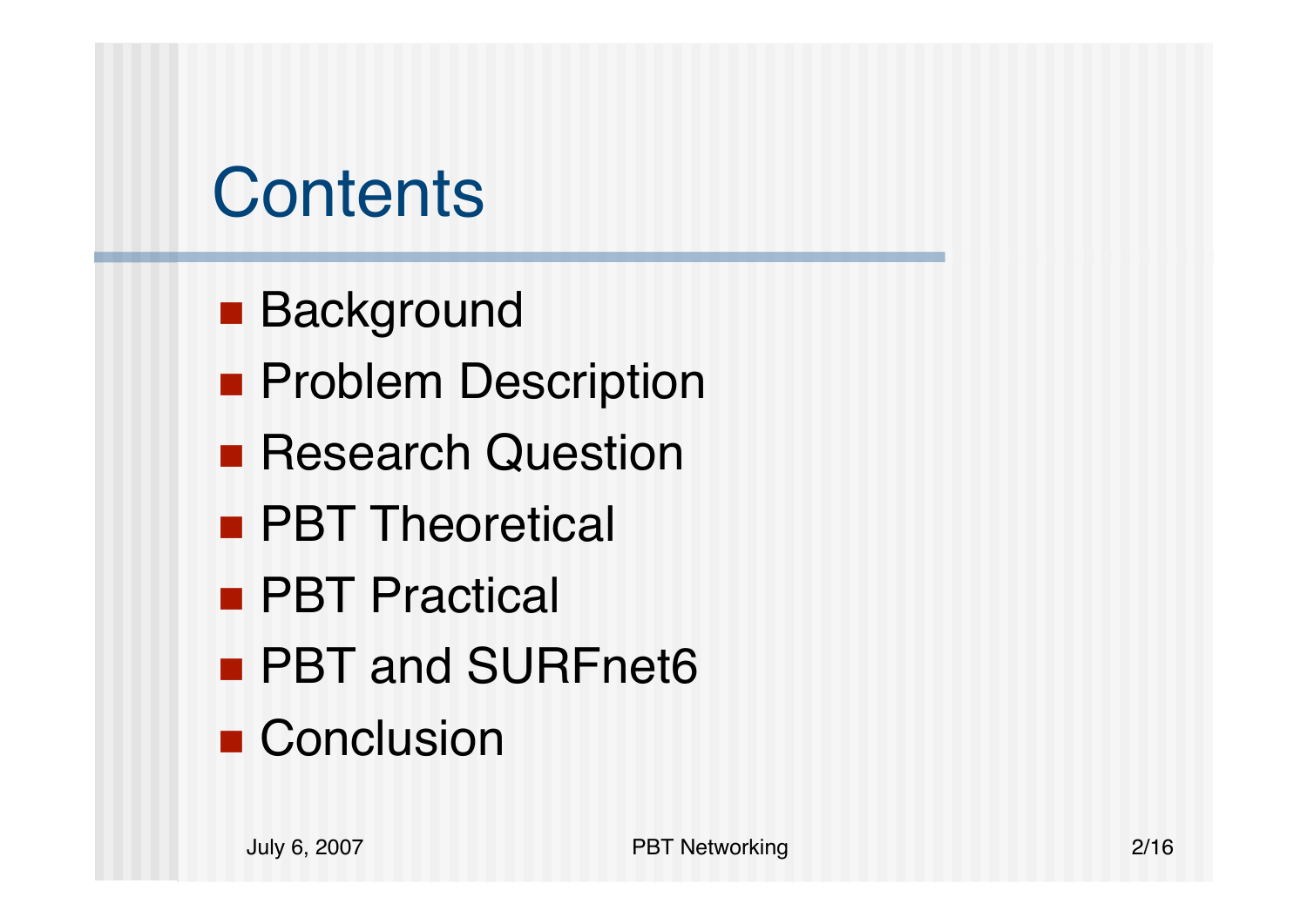# **Background**

- SURFnet6
	- $\blacksquare$  Hybrid
		- IP: packet-switched
		- Lightpaths: circuit-switched (with Quality of Service)

#### ■ Ethernet

- Packet-switched (LAN)
- Carrier ethernet (MAN)
- **New ethernet extensions** 
	- **Provider Backbone Bridges (PBB)**
	- **Provider Backbone Transport (PBT)**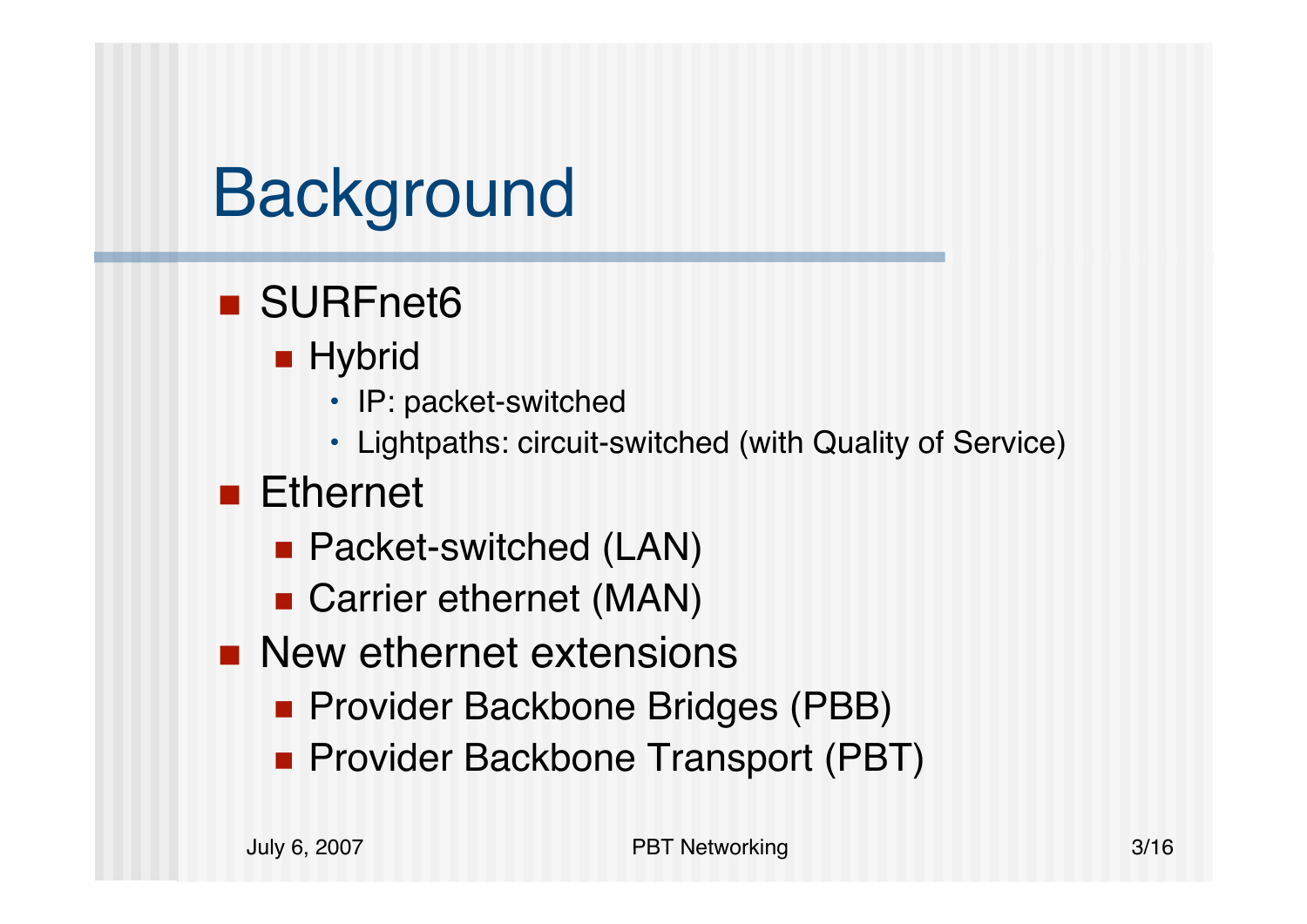## Research Question

"In which way(s) are SURFnet's customers able to setup an end-to-end connection through SURFnet6 and their own internal ethernet network, with use of the new ethernet extensions Provider Backbone Bridges (PBB) and Provider Backbone Transport (PBT)?"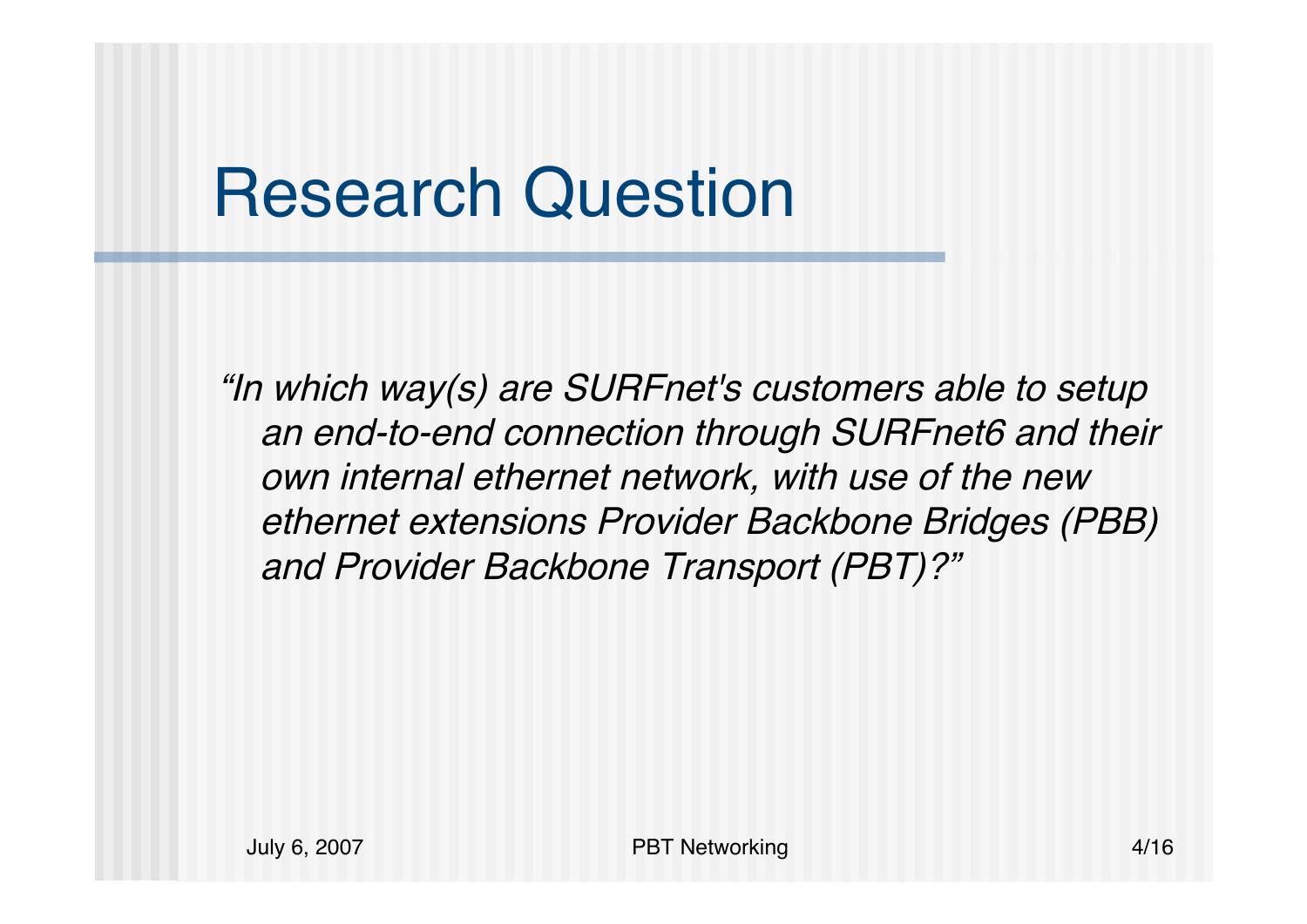## Research Methods

- **IEEE Standard Documents** 
	- 802.1AB, 802.1ag, 802.1ah, 802.1Qay
- **Presentation SURFnet6**
- **n** Interview
	- **Ir. G.W.J. Jacobs, Nortel Networks**
- Online articles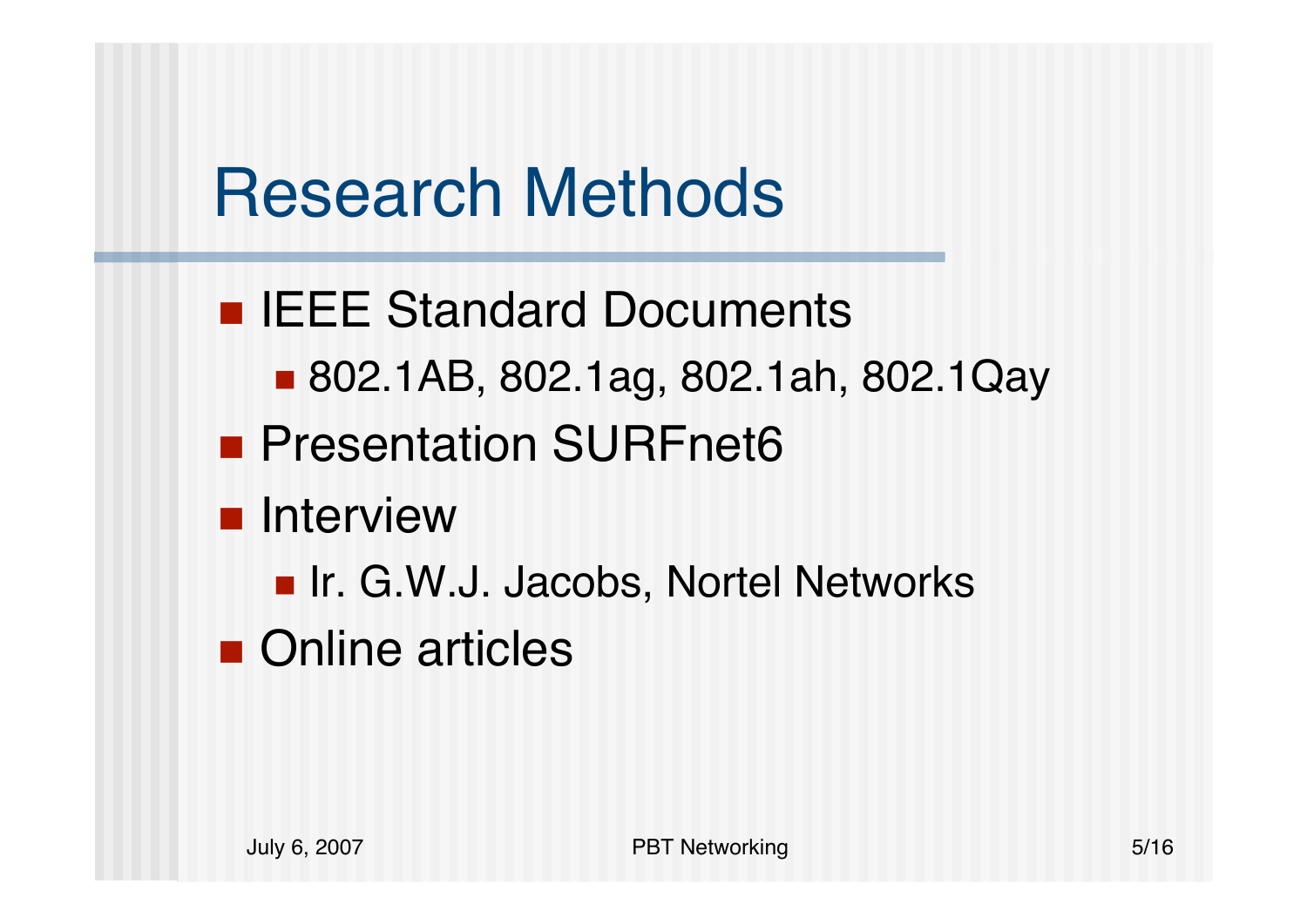#### PBT Environment

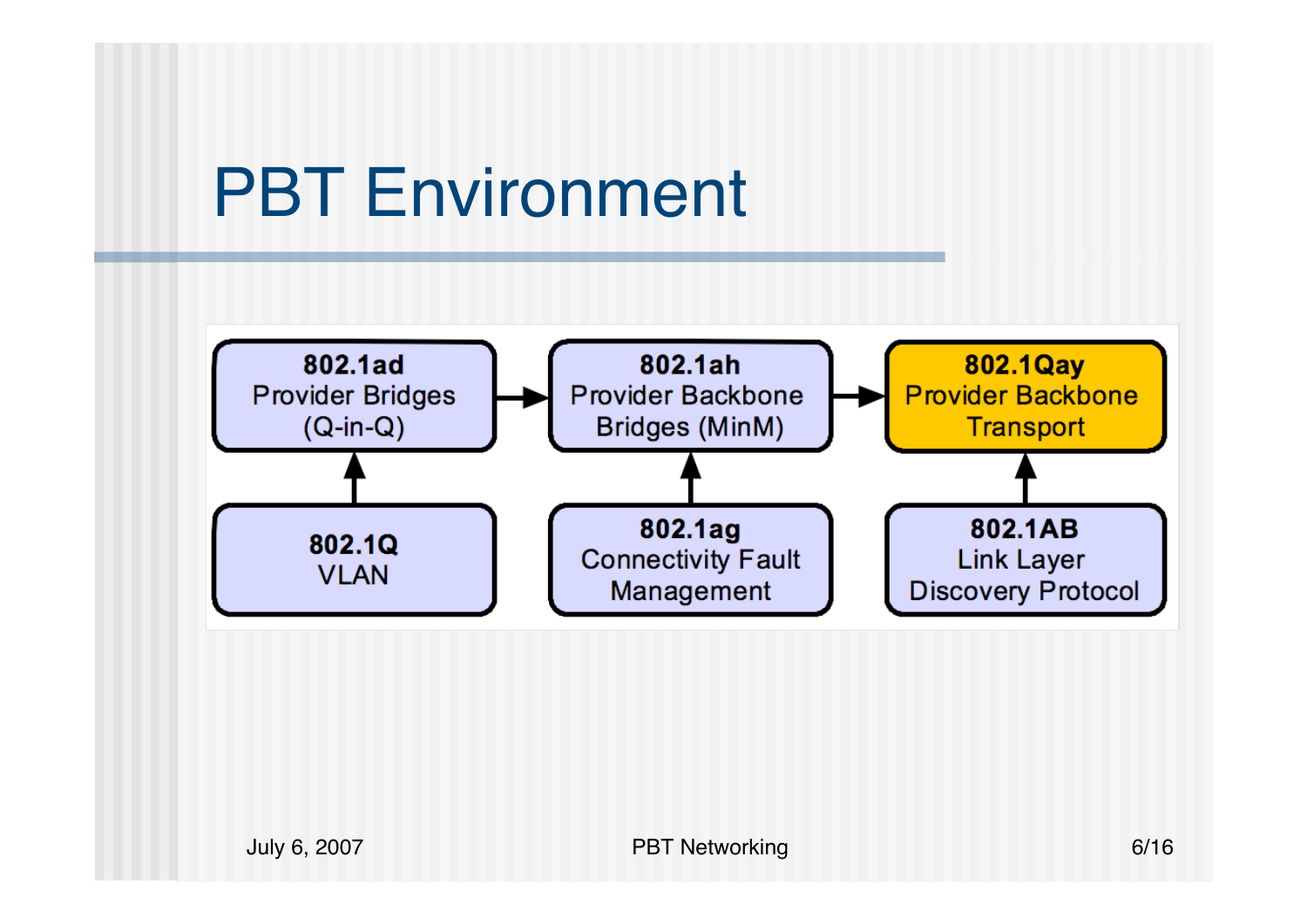#### Provider Backbone Bridges

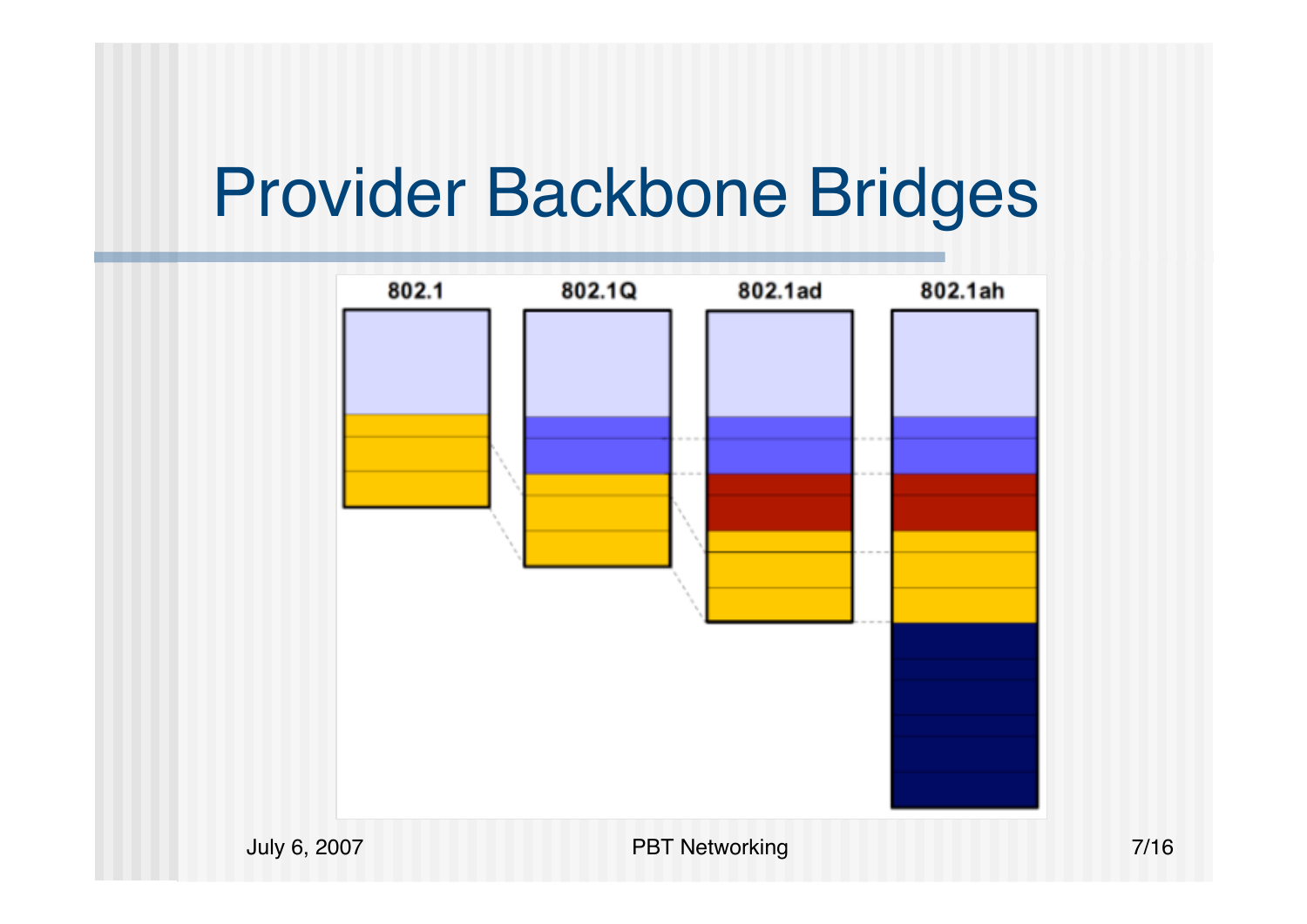## Provider Backbone Transport

- $\mathbb{R}^2$ ■ No flooding of unknowns, broadcast and multicast
- L. No STP
- k. No MAC-learning
- k. Separated by VLAN
- k. Control Plane
	- **Fail-over in 50 ms**
	- **Fills forwarding tables**
- **Primary and Backup tunnel**
- k. ■ Layer 2: Packet-switched → Circuit-switched

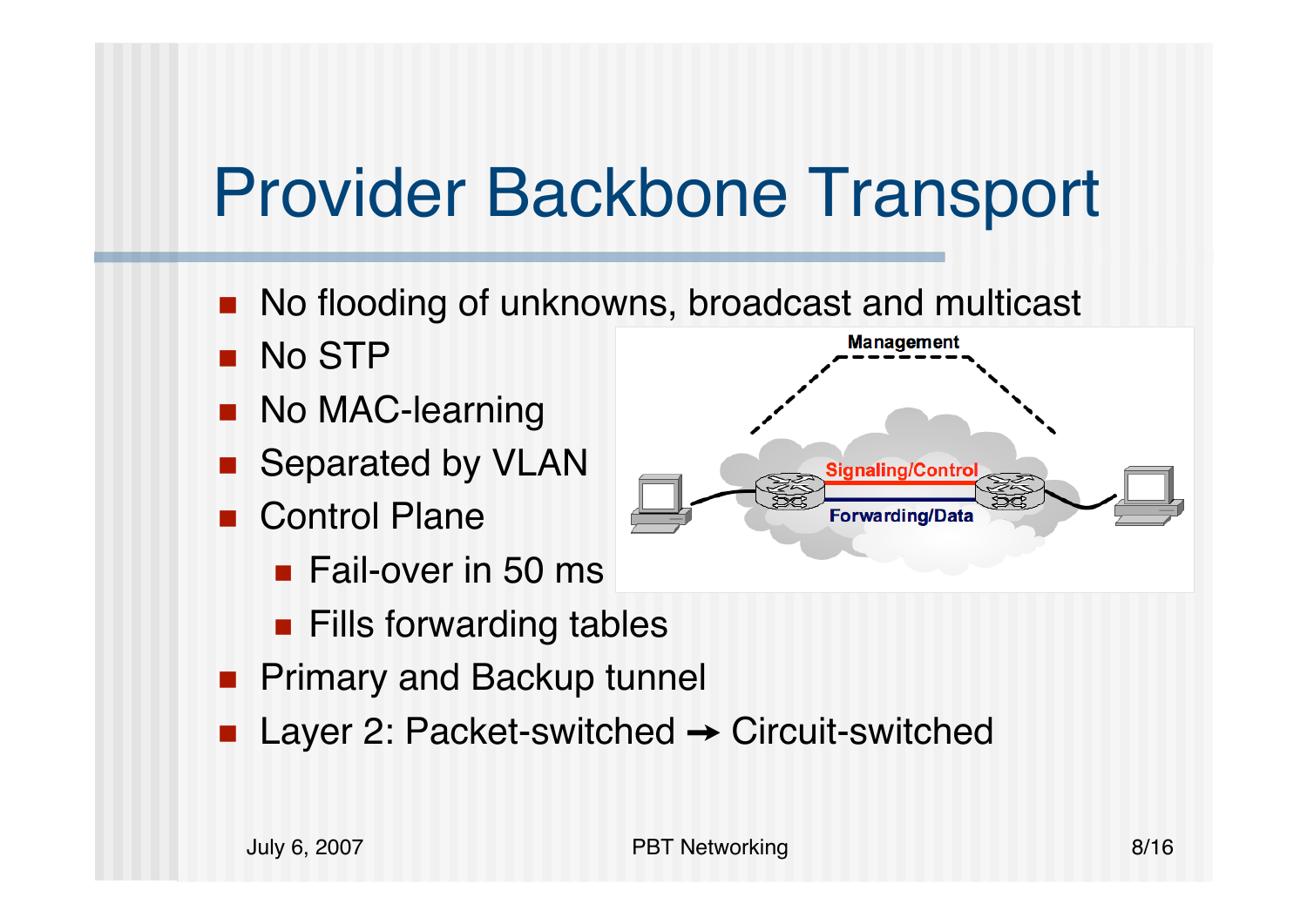## **PBT Practical**

- Customers only
- SURFnet6
- More solutions of implementing PBT can be found in our report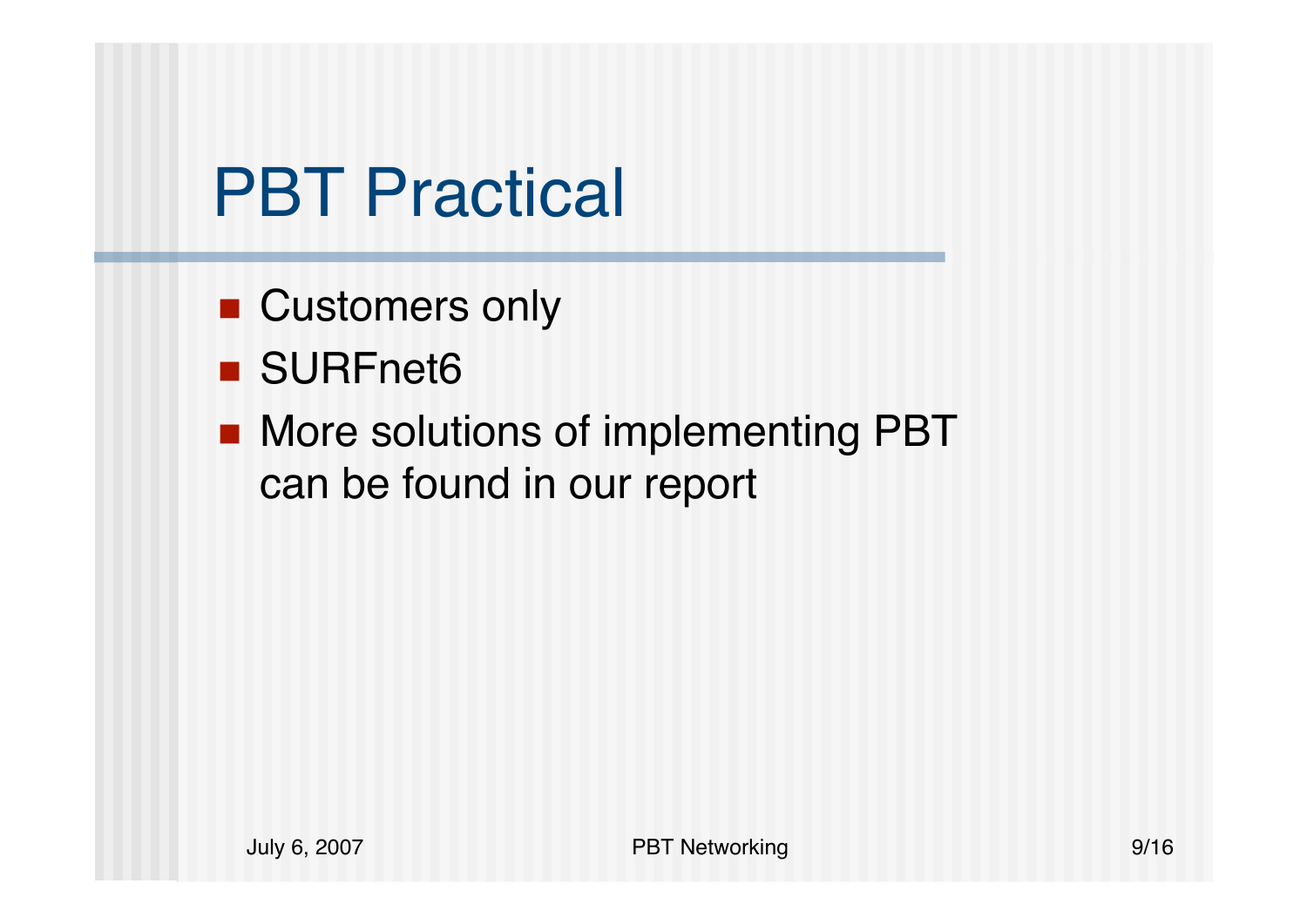#### PBT Practical - Customers only



July 6, 2007 PBT Networking 10/16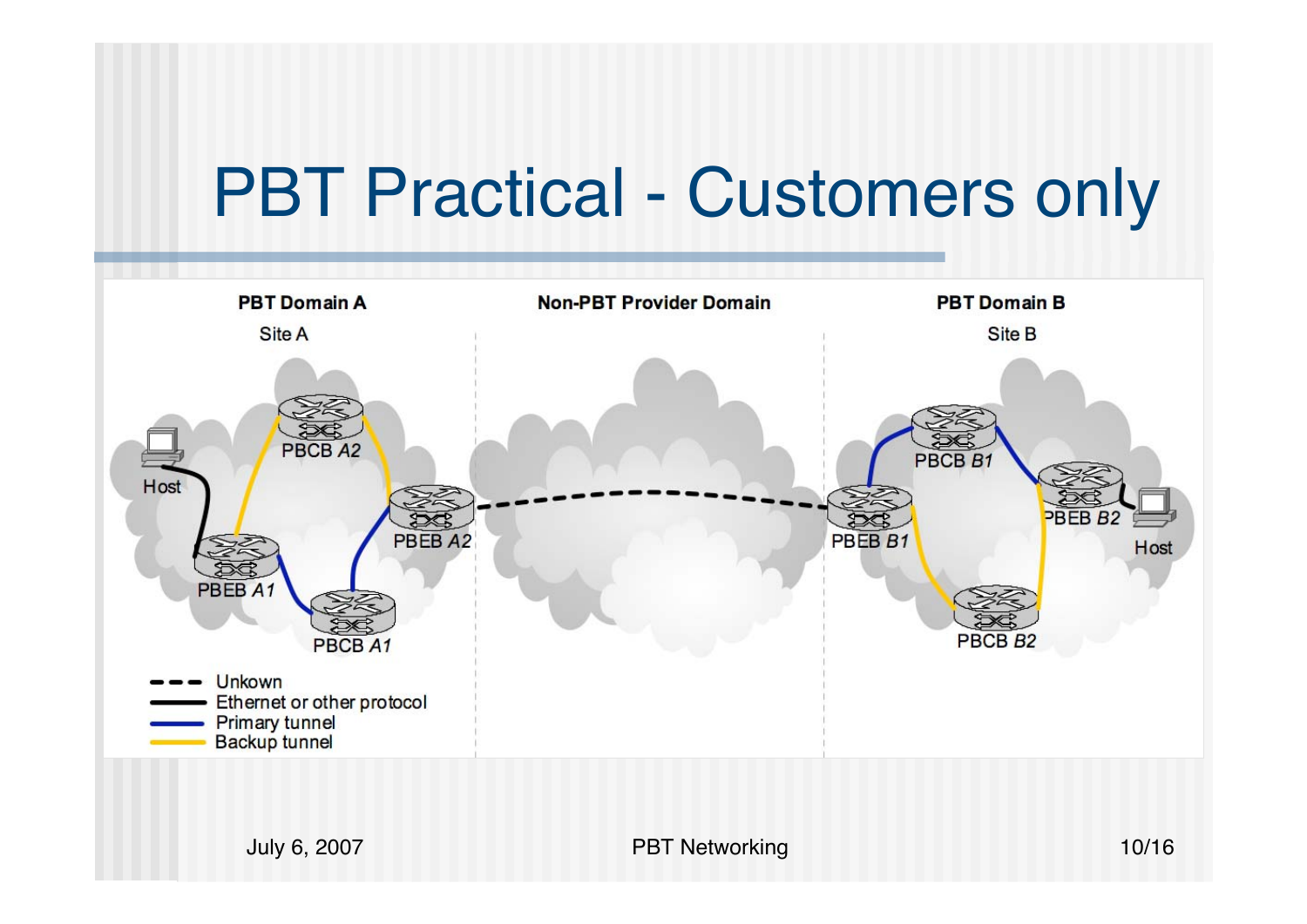# Practical to SURFnet6

- 3 Domains
- Unknown provider network
- (De)Encapsulation at Edge Bridges
- **Introduces single points of failure**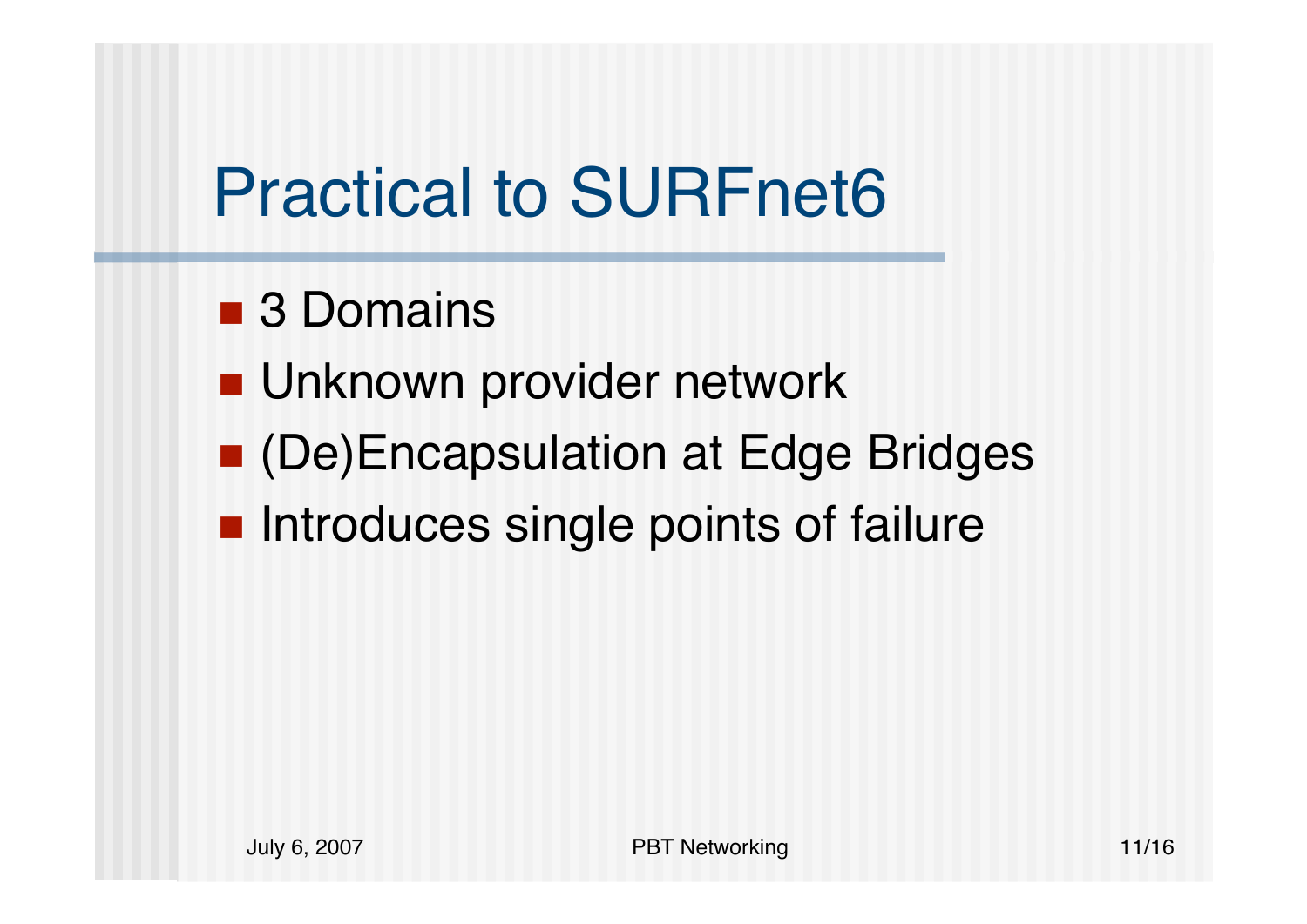# PBT and SURFnet6 (1/2)

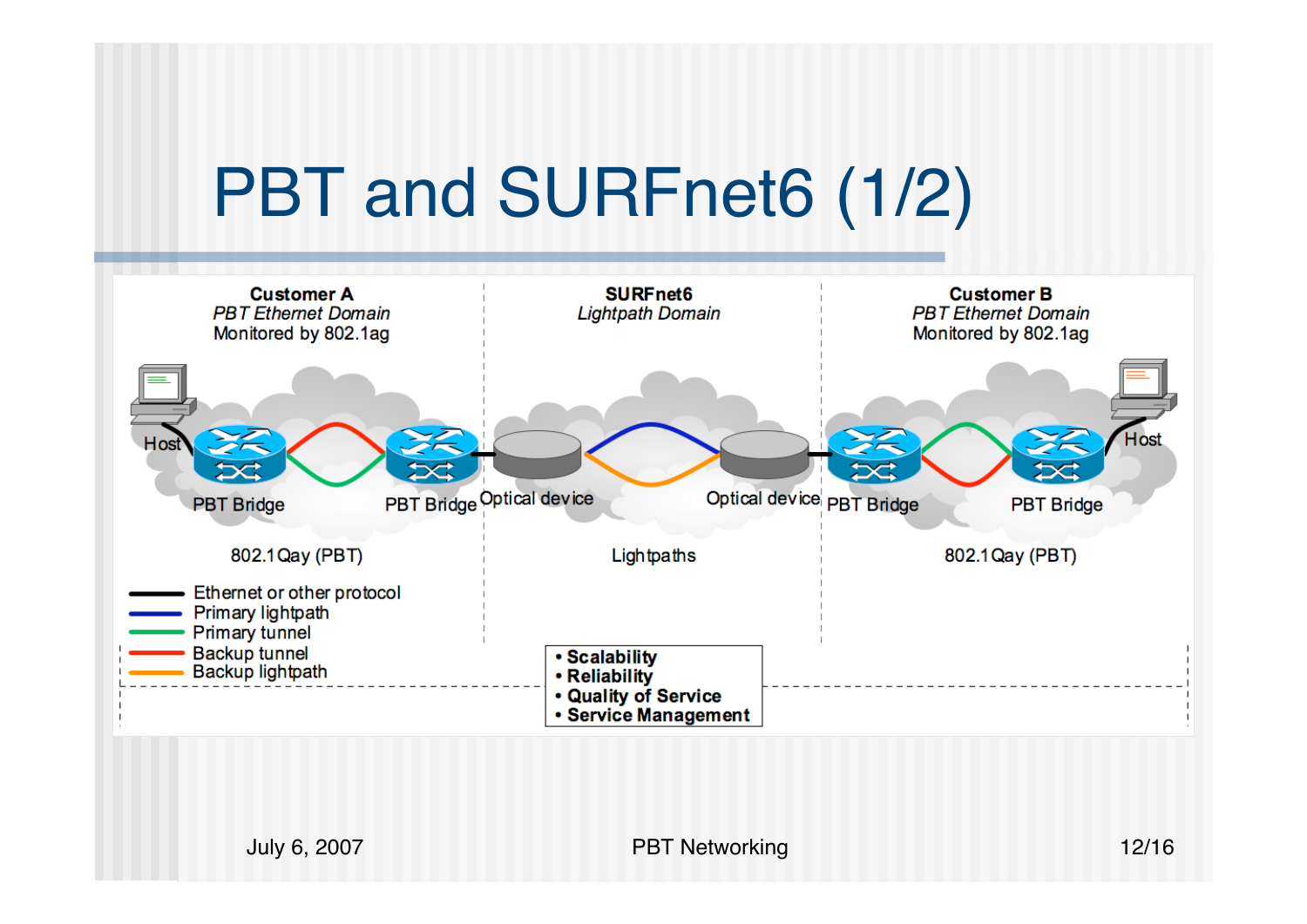# PBT and SURFnet6 (2/2)

- 3 Control planes
- **Implementation** 
	- Enabling PBT on at least two bridges per customer network
	- **Placing at least two PBT Bridges (Edge Bridges)** per customer network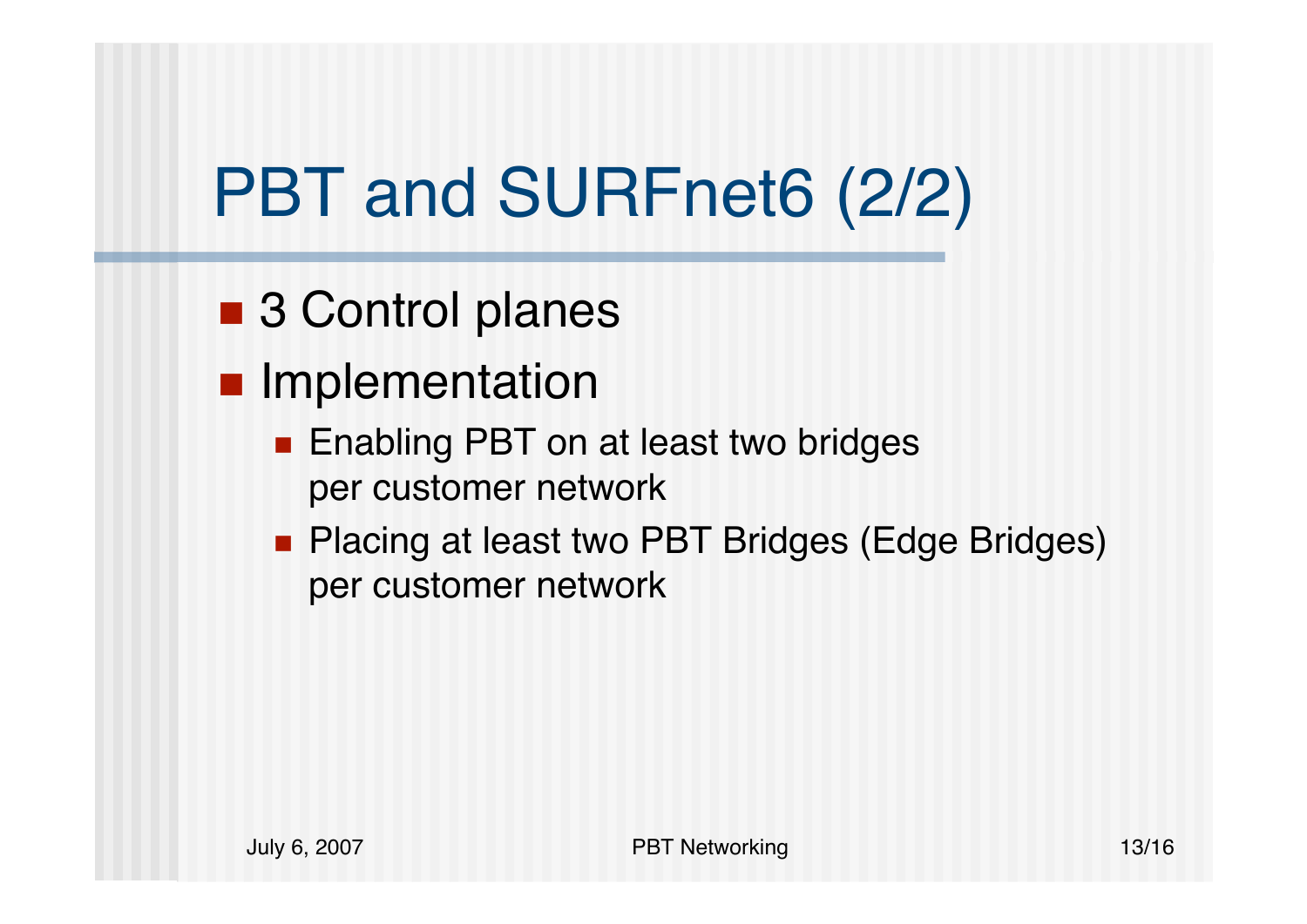# **Conclusion**

- **Protocols are described in our report** 
	- Many articles about PBT online, often first drafts or management summary

#### ■ SURFnet's customers can implement PBT

- By enabling PBT on at least two bridges, or
- **De by placing at least two Edge Bridges**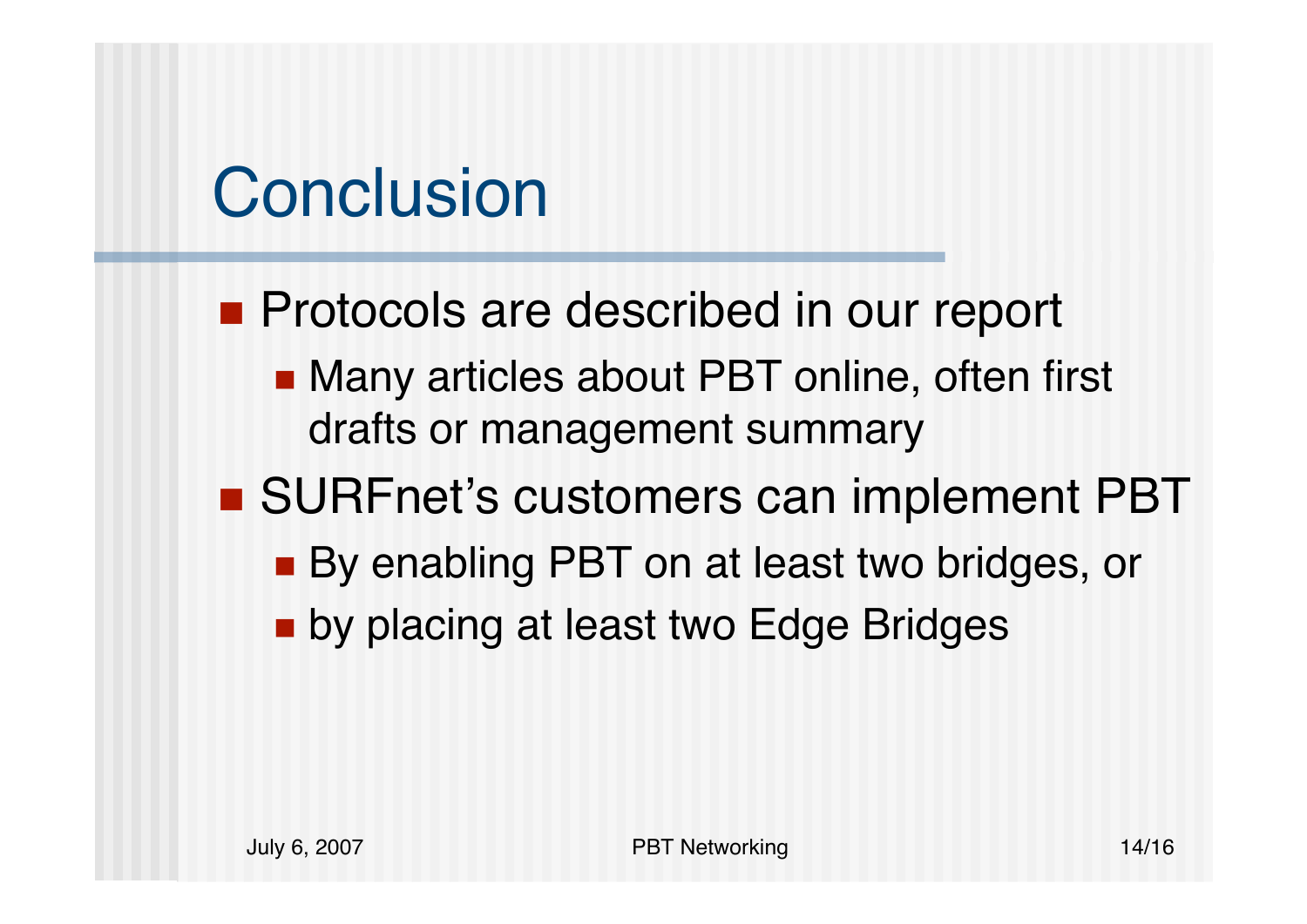## Future Work

- **Three control planes to one, with** Soapstone Networks' PNC
	- Single PBT domain (PBEB -> PBCB)
- Expansion of PBT in campus networks
- Differences PBT and T-MPLS
- **Research by SURFnet on exact** implementation steps

July 6, 2007 PBT Networking 15/16